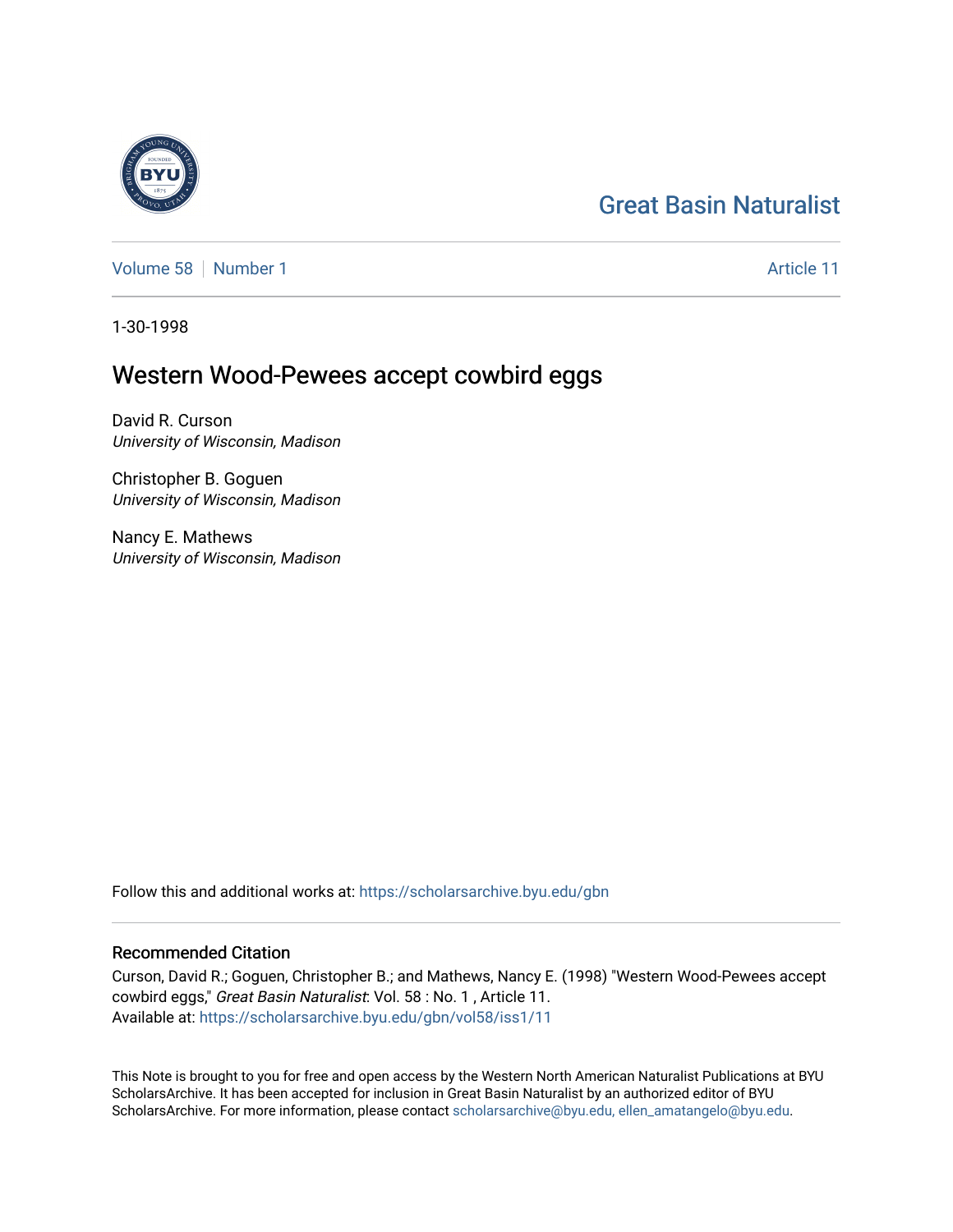Great Basin Naturalist  $58(1)$ ,  $\odot$  1998, pp. 90-91

## WESTERN WOOD-PEWEES ACCEPT COWBIRD EGGS

David R. Curson<sup>1</sup>, Christopher B. Goguen<sup>1</sup>, and Nancy E. Mathews<sup>1</sup>

*Key words: Western Wood-Pewee, Contopus sordidulus, <i>brood parasitism, Brown-headed Cowbird, Molothrus ater,* accepter.

The Western Wood-Pewee (Contopus sordidulus) is an infrequently recorded host of the brood parasitic Brown-headed Cowbird (Friedmann et al. 1977, Friedmann and Kill' 1985), as are the majority of tyrannid flycatch. ers (Petit in press). A minority of cowbird bost species, termed rejecters (Rothstein 1975), reject cowbird eggs by ejecting them from the ncst, burying them in the ncst bottom, or deserting the parasitized nest. Hosts that do not exhihit this response to parasitism are called accepters. Hosts tend to either accept or reject in a consistent manner (Rothstein 1975; but see Petit 1988, Goguen and Mathews 1996). A species can be assumed to be an accepter if parasitism is noted in more than 20% of its nests (Friedmann et a1. 1977). Studies may underestimate the frequency of parasitism of rarely used hosts, if these hosts are rejecters, because cowhird eggs may he ejected before being observed. The status of these hosts can be ascertained correctly only by experimentation. Relatively few tyrannid flycatcher species have been tested in this regard. Eastern King. birds *(Tyrannus tyrannus)* and Western Kingbirds *(T. verticalis)* are rejecters *(Rothstein*) 1975), while Eastern Phoebes *(Sayomis phoebe)* and Least Flycatchers *(Empidonax minimus)* are accepters (Rothstein 1986, Briskie and Sealy 1987). We report experiments that demonstrate the Western Wood-Pewee is an accepter species. The study site is in pinyon pine-one-seed juniper *(Pinus edulis-Juniperus monosperma)* woodlands in Colfax County, northeastern New Mexico. Between 1992 and 1996 we located and monitored nests of *Western Wood-Pewee* as part of a study of the nesting dynamics of

the pinyon-juniper avian community. We experimentally parasitized 10 nests during 1995 and 1996 to determine the accepter status of Western Wood-Pewees at this site. A single fresh Brown-headed Cowbird egg was added to each nest, and no host eggs were removed. Eggs were added during daylight hours at the following stages of the nest cycle: nest-build· ing (3 nests), egg-laying (4 nests), or early in incubation (3 nests). Some nests were observed for 30 min after the egg was added to record the adult pewee's response to the introduced egg. We considered the egg accepted if it remained in the nest, with adult pewees attending, for 4 d. At unmanipulated Western Weod-Pewee nests we recorded a parasitism frequency of  $16\%$  (16 of 101 nests). Two nests were parasitized multiply, each with 2 cowbird eggs. Cowbird eggs were accepted for at least 4 d in 13 nests, hatched in 7 nests, and fledged in 3 nests. No nest fledged both a cowbird and a pewee or more than a single cowbird. At 1 nest pewees accepted a cowbird egg after an adult had physically attacked the female cowbird when it first removed a pewee egg and when it parasitized the nest 2 min later. We noted 2 cases of possible cowbird egg rejection, 1 involving ejection and the other desertion. In the former case the cowbird egg was laid in an empty nest and disappeared hefore the 1st pewee egg was laid. In the latter case a nest was deserted during incubation, following parasitism and clutch reduction from 3 pewee eggs to 1 pewee egg and 1 eowbird egg. Pewees accepted the cowbird egg at 8 of 10 (80%) experimentally parasitized nests. Eggs accepted by pewees remained in nests be~ twcen 4 and 19 d prior to being depredated



90